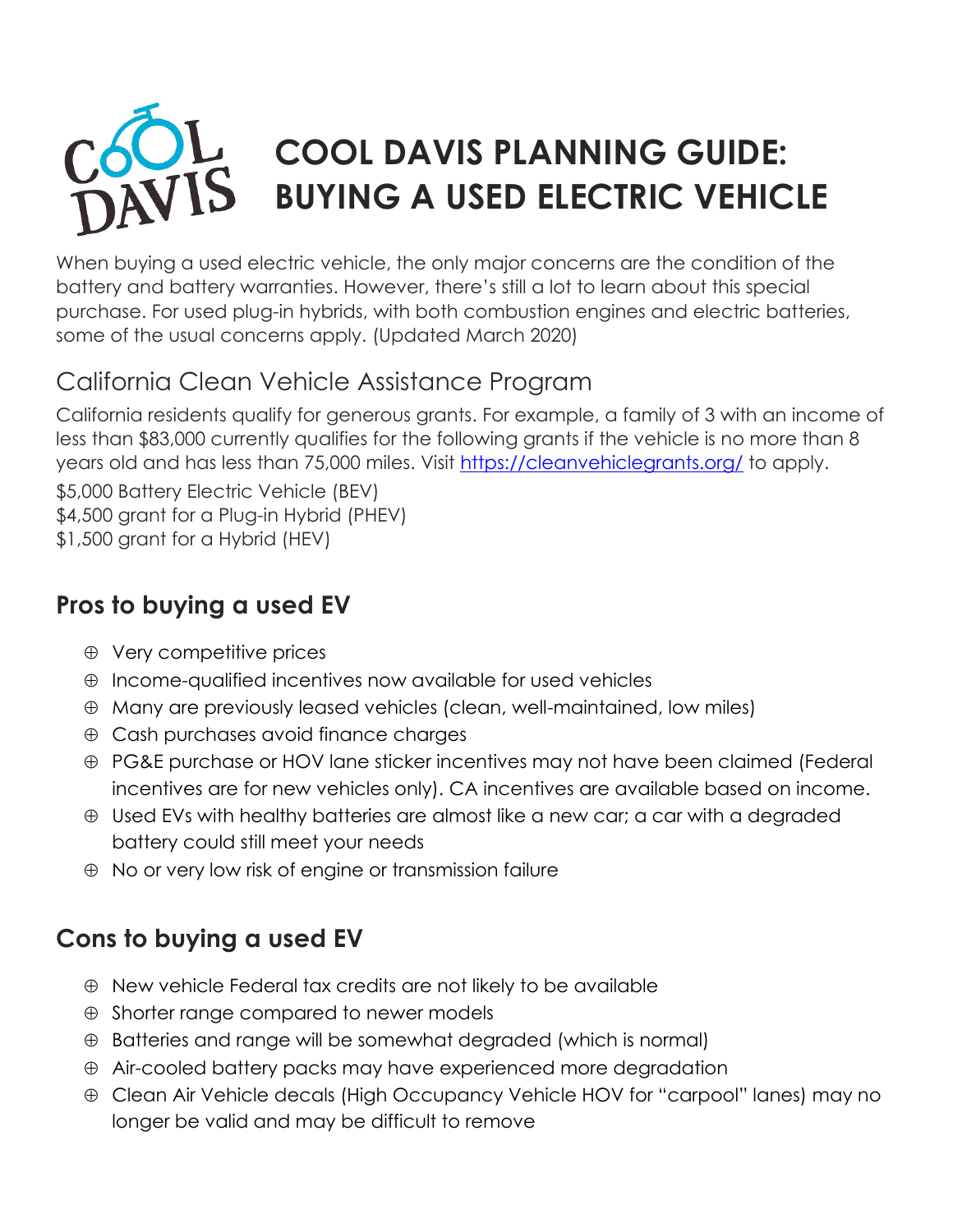### **Choosing the right used EV**

- $\oplus$  Educate yourself about charging and range ahead of time
- $\oplus$  Choose the right electric vehicle for you, not just the cheapest one
- $\oplus$  Be realistic about range: estimate your needs by doubling your daily commute miles and adding some, even if you have workplace charging, then take into account battery degradation over time
- $\oplus$  Compare the price to leasing or buying a new or newer vehicles including incentives
- $\oplus$  Check the battery failure warranty from the manufacturer or certified used vehicle program
- $\oplus$  Look for a battery capacity warranty from the manufacturer or certified used vehicle program
- $\oplus$  Before you make the trip out to see the car, ask dealers and private party sellers about the current capacity of the battery compared to the original total capacity. Remember, the true health may not be accurately disclosed. This information will likely not be posted in advertisements or necessarily reflected in the price. Often dealers may not know this information.
- $\oplus$  For plug in hybrids, check both the electric only miles and gas miles. These will indicate wear on each. Electric motors typically have a longer life than gas engines. As an example, a used EV with 30,000 miles might only have 10,000 miles on the gas engine.

#### **Making the purchase**

- Call ahead and request that the car be nearly fully charged when you arrive so you can test charging
- $\oplus$  Perform a test charge when you get there to make sure charging works
- Make sure portable trickle charge cables (110-volt) are included and test the connection
- Check battery capacity (or confirm): if the owner or dealer has not already provided a report on battery capacity, ask them to do so, or arrange for a reputable dealer or independent mechanic to perform a check and issue a report. There are third-party software and apps that also perform this function
- $\oplus$  Ask private party owners for records of actual range. Keep in mind: the reported range on the dash may not reflect the actual range especially for freeway trips
- $\oplus$  If no range records are available, consider asking to borrow the car with collateral for one charge and discharge cycle. For dealers, ask about a temporary borrowing program.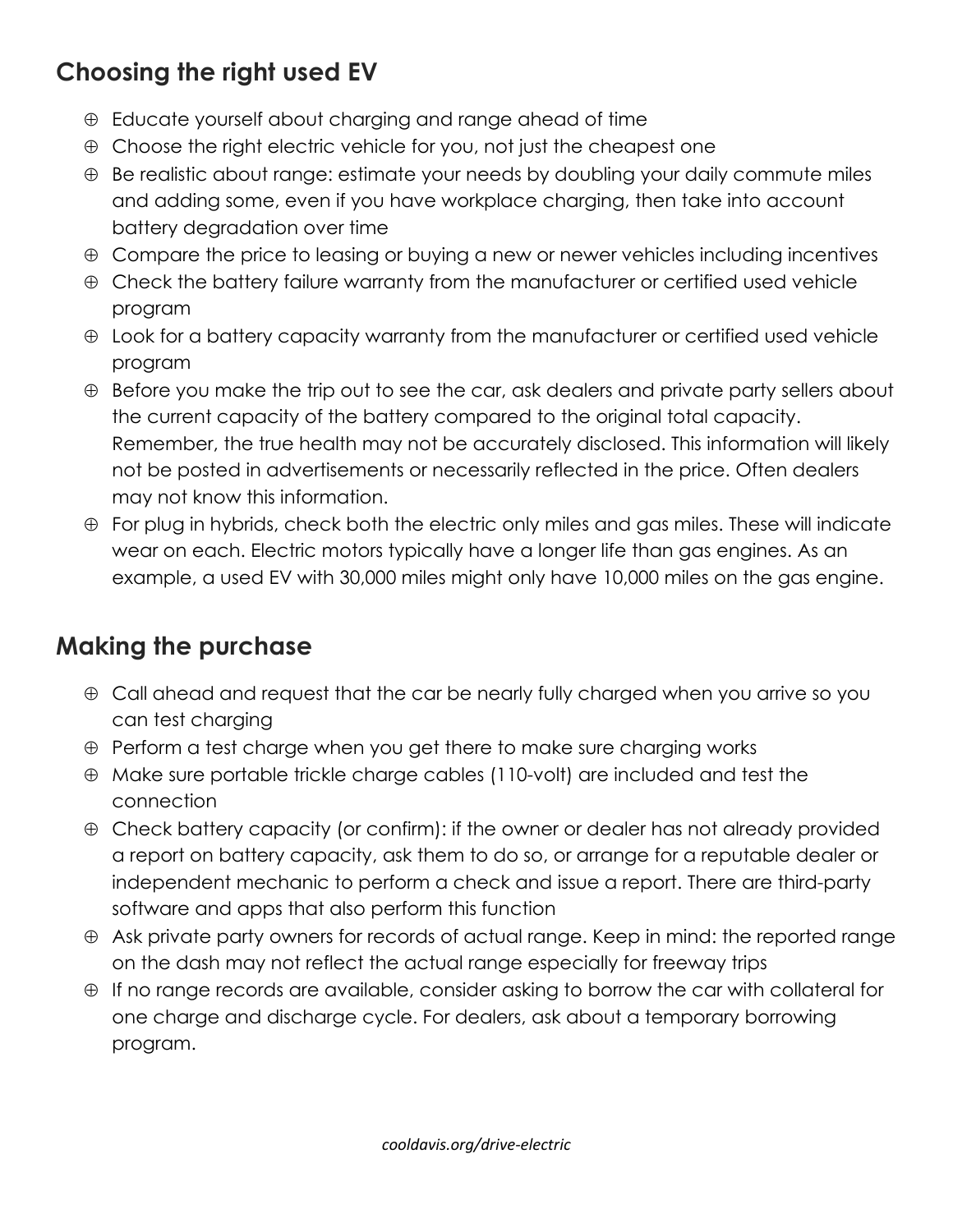#### **Making the purchase (cont.)**

- $\oplus$  If none of these options are available, do a long test drive and note the difference between reported range and actual. Note that it is common for freeway range to be 20% less than city driving.
- $\oplus$  Ask private party sellers how they used the car. Did they travel at high speeds frequently? Drain the battery low and often?
- Check if the vehicle has a "Quick Charge" connector if needed (not standard)

#### **Popular Used Electric Vehicles Popular Used Plug-In Hybrid Vehicles**

| Chevy Spark EV   |
|------------------|
| <b>Fiat 500e</b> |
| Tesla            |
| Volkswagen eGolf |
| Nissan Leaf      |

*Chevy Volt BMWi3 REX Prius Prime Ford Fusion Energi*

#### **Special Case: Nissan Leaf**

Nissan has extended its warranties due to class action suit and court order. Battery failure is now warranted to 8 years / 100,000 miles. Battery capacity is now guaranteed to remain above 8 bars for the soonest of 5 years / 60,000 miles, otherwise, it will be replaced with a brand new 24kW battery at no charge. The new battery comes with the warranty above. Ask at your local dealership then also call Nissan Consumer Affairs 1-877-664-2738 with questions about the warranty. Older model Leafs before 2013 will not have this information in the owner's warranty manual.

#### **New and refurbished batteries**

Purchasing and installing a new battery is possible but can be rather expensive. In addition to the cost of the new battery, several hours of labor and a battery retrofit kit may be needed. Some manufacturers have battery refurbishment programs and are providing discounts to recover the old batteries when replaced. Call the manufacturer of your vehicle for details.

*Do more digging on the [Plug In America](https://pluginamerica.org/) website to learn about buying an electric vehicle, whether used or new. Check out<myev.com> for a huge list of used electric vehicles for sale. Look for used EVs at car auctions as well. Peruse<ev-vin.blogspot.com> for the best deal on new car leases.* 

*cooldavis.org/drive-electric*